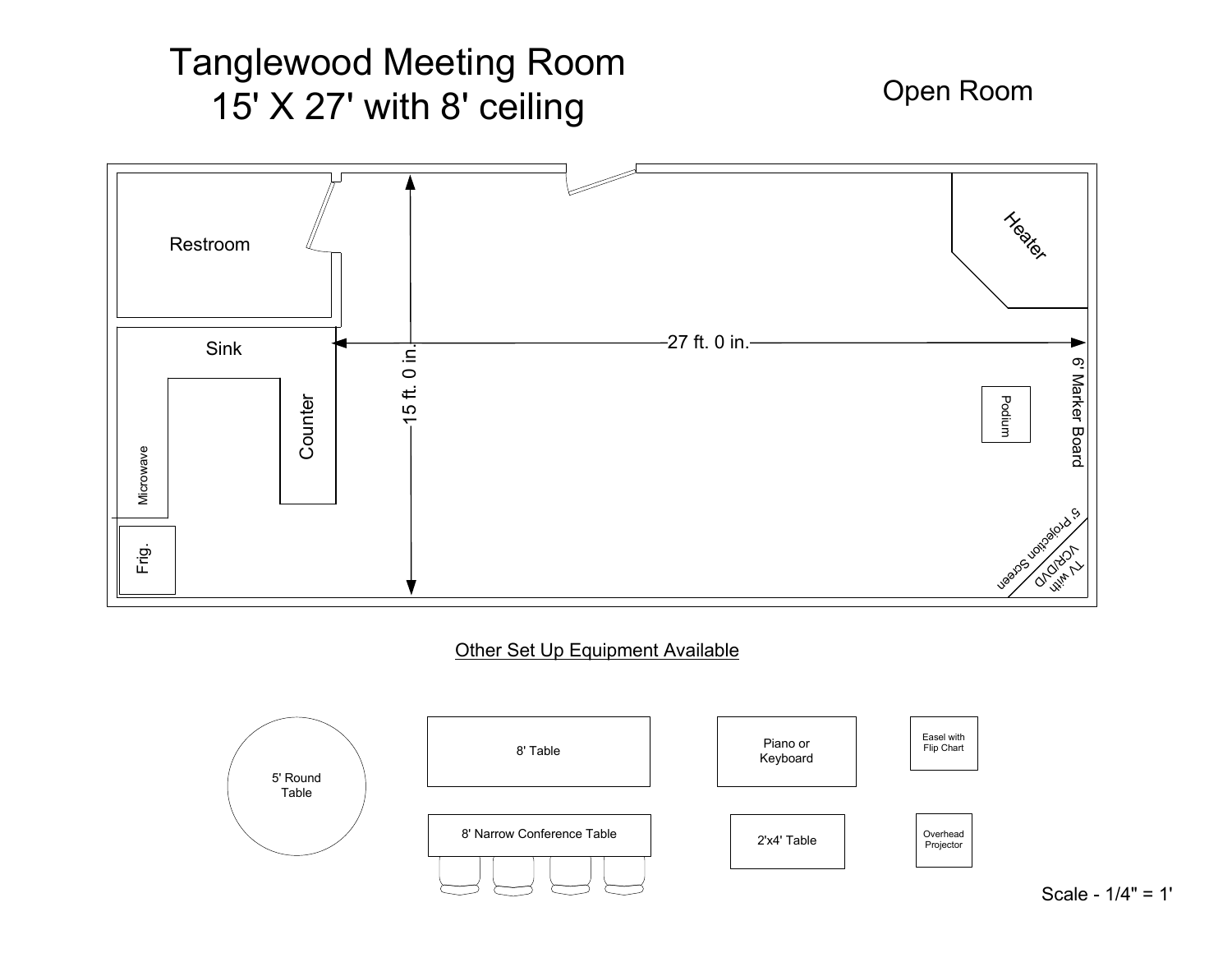

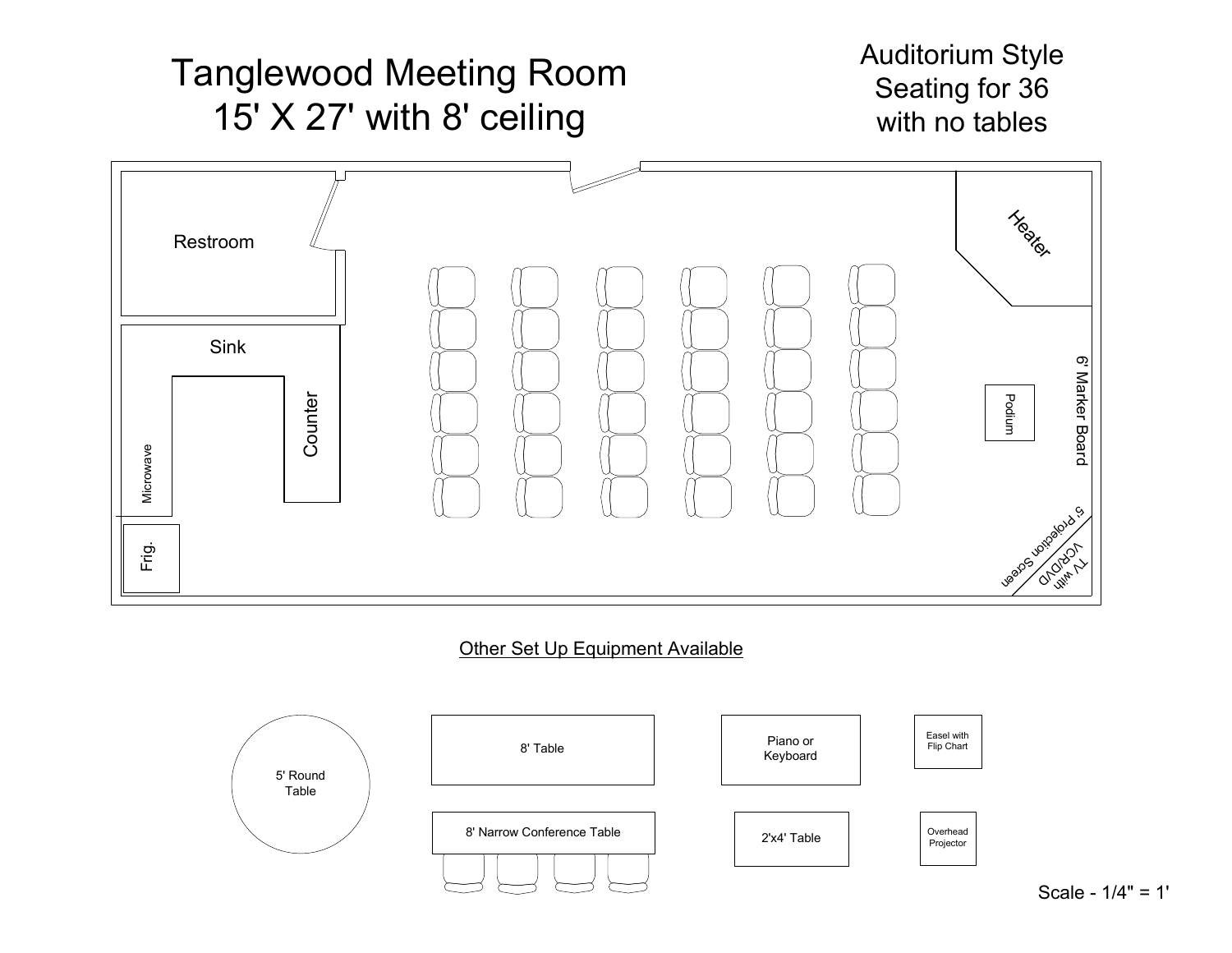

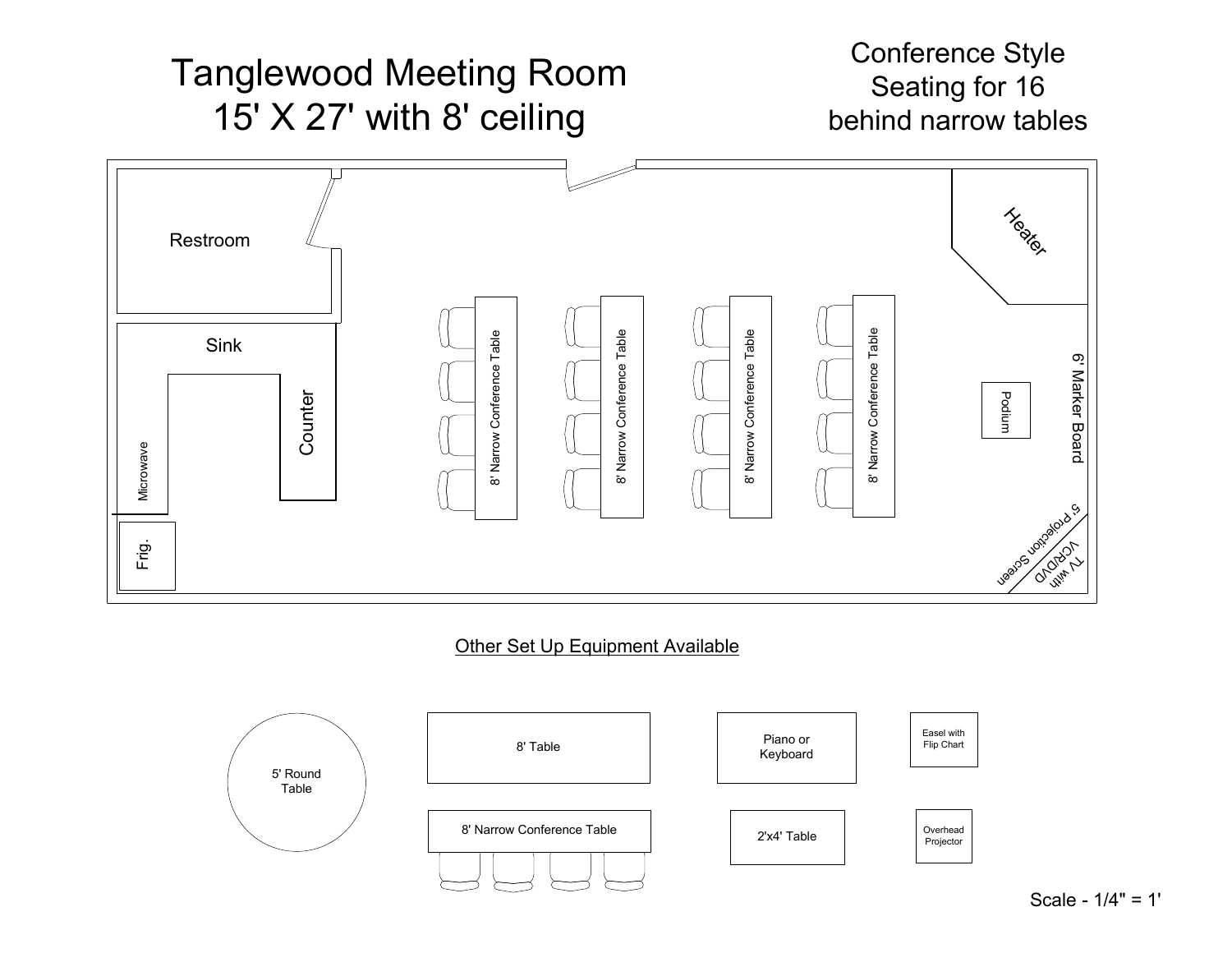

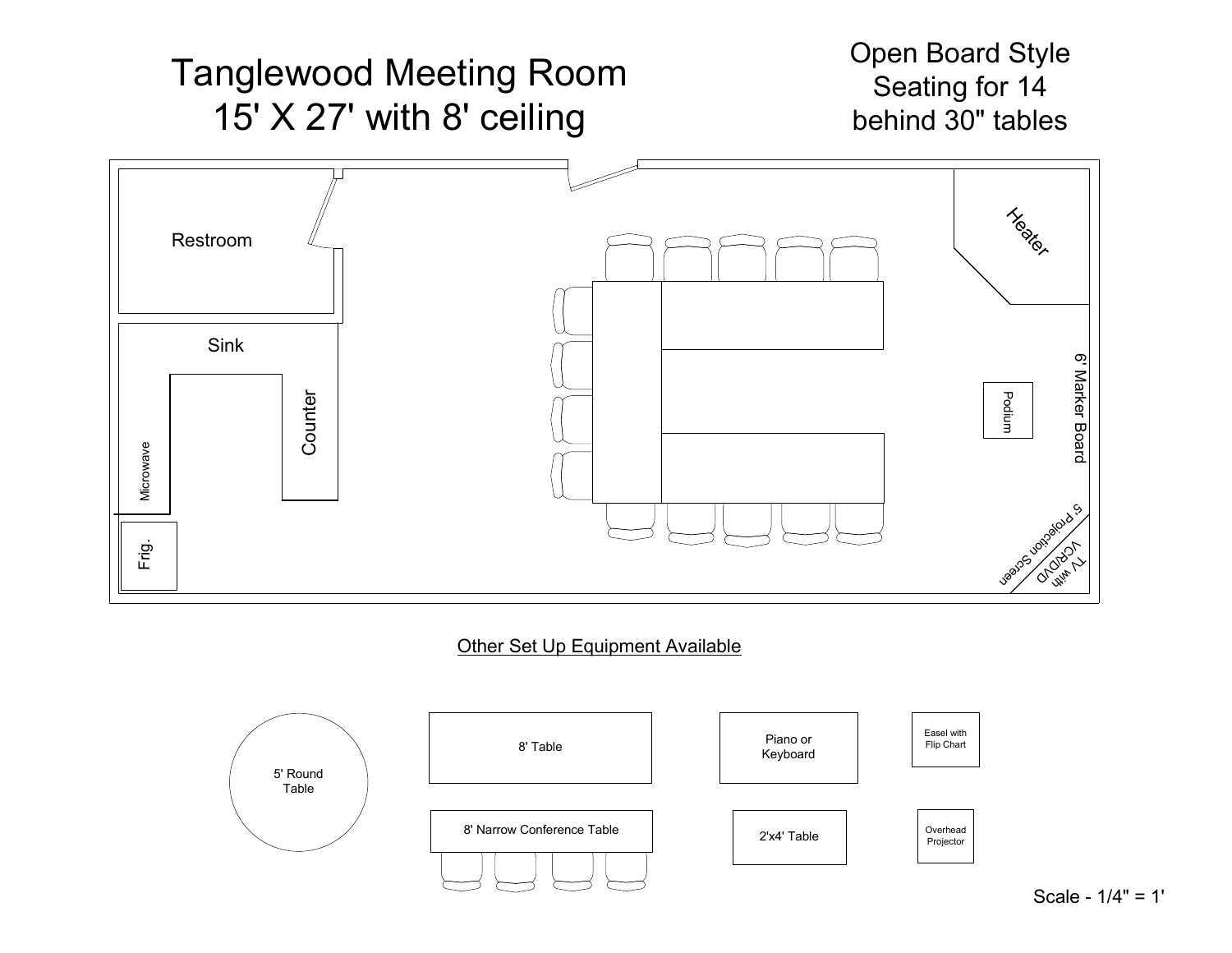

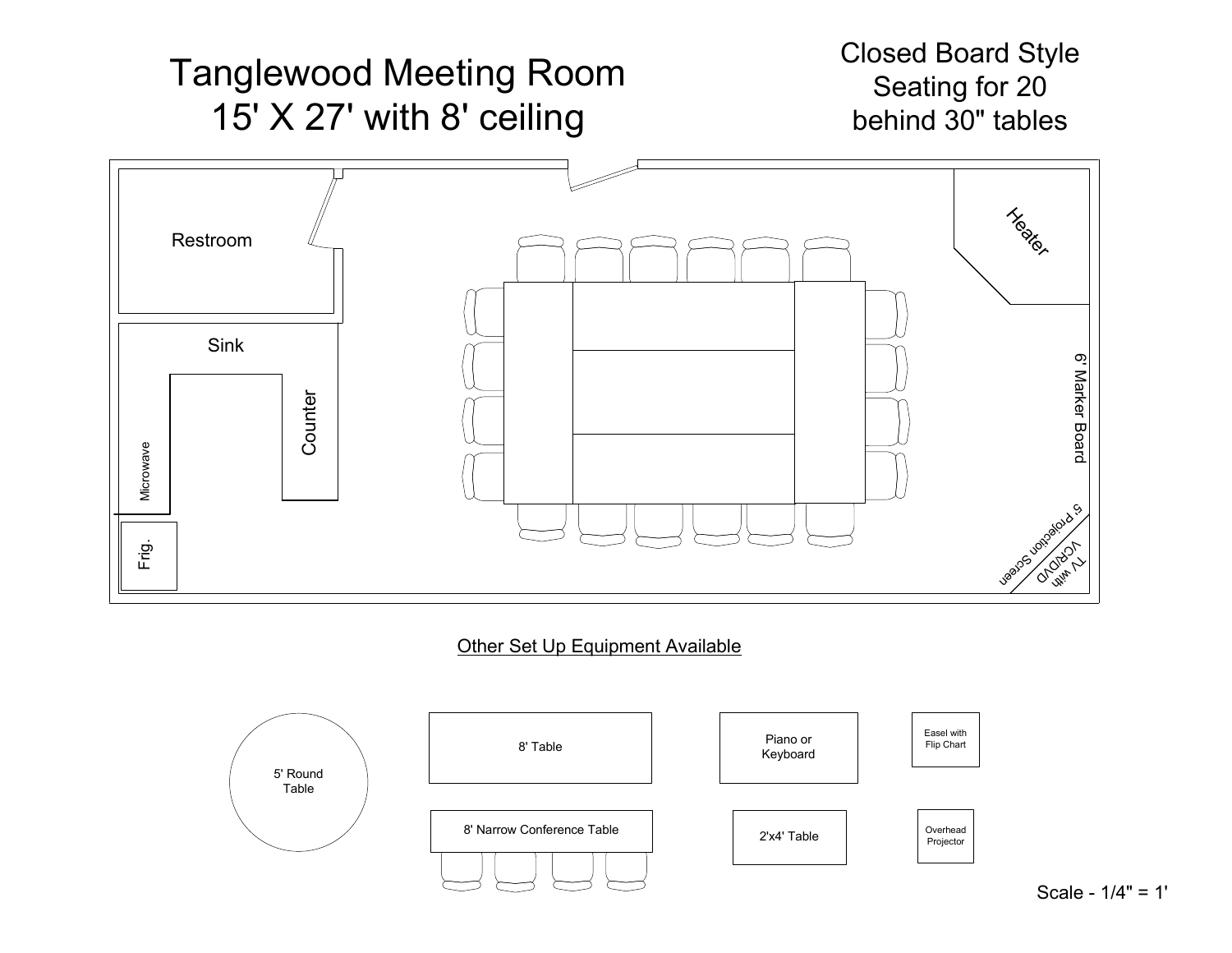## Tanglewood Meeting Room15' X 27' with 8' ceiling

Long Table StyleSeating for 16



#### Other Set Up Equipment Available



Scale - 1/4" = 1'